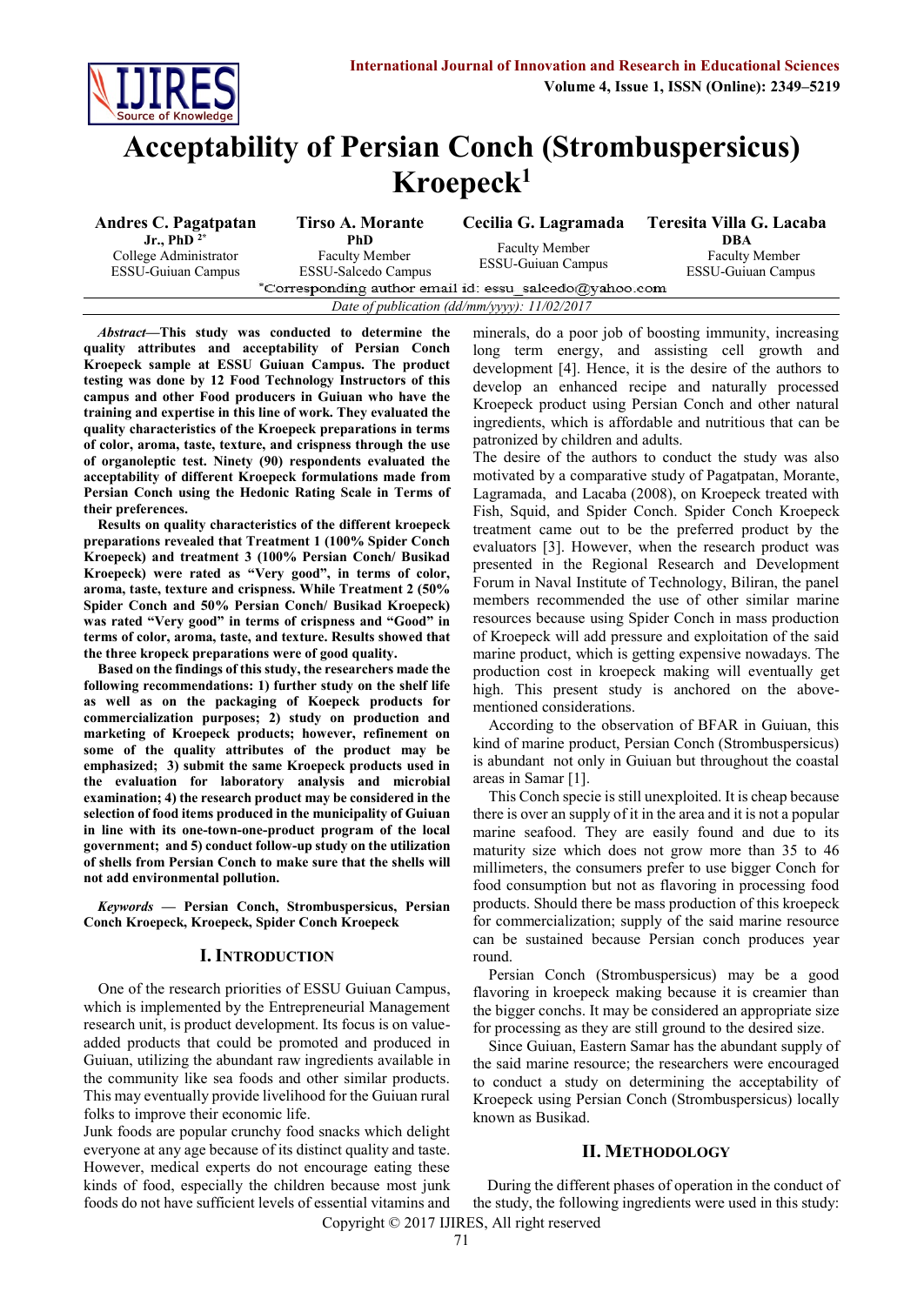

ground rice, salt, lime, seasoning, powder pepper, cooking oil, Persian conch/Busikad (Strombuspersicus).

The utensils used were rice grinder, measuring spoons, blender, knives, mixer, weighing scales, steamer, basins, aluminum trays, ladle, measuring cups, plastic sealer, stove, pastry brusher, pie plate, chopping board, casserole/kettle, and plastic bags. These tools and utensils were gathered and cleaned in the kitchen of the HRRM laboratory room of the campus before the experimentation was started. The researchers also used cooking outfit.

All ingredients were measured. The Persian Conch (Strombuspersicus) was sliced thinly before it was ground. The rice was ground also. After which all the ingredients were combined, stirred, added with water and blended thoroughly. Each mixture was steamed by putting two tablespoons of the mixture in the baking pan plate at a time, to have a uniform and desired thickness. Then it was steamed for one minute and was sliced into desired sizes. They were placed in the trays and were dried under the heat of the sun for one and a half days. After thorough drying, the Kroepeck were deep-fried in hot cooking oil ready for the sensory evaluation. The product was compared with the other products. Hence, the researchers also prepared a Spider conch Kroepeck and a combination of Spider conch and Persian conch. The following treatments were used: Treatment 1 – 100% Spider conch Kroepeck, Treatment 2 – 50% Spider conch and 50% Persian conch Kroepeck, Treatment 3 -100% Persian conch Kroepeck.

To obtain a reliable result in the evaluation of the Kroepeck samples, sensory evaluation (organolyptictest) and acceptability test were used, together with the Score sheets using the Hedonic rating scale for the panelists.

The organolyptic test was made to determine the quality attributes and the acceptability of the Kroepeck samples. The products were presented to the taste panel. The panel consists oftwelve(12) members who evaluated the Kroepeck samples based on color, aroma, taste, texture and crispness. One hundred percent of the panel members were instructors major in food technology and other food producers in Guiuan, Eastern Samar. Coded samples for each treatment in two replications were presented to them. The kroepeck samples were tested using a five-point rating scale based on the variables considered.

There were ninety (90) respondents used in the consumer testing who were randomly chosen from the housewives, college, high school and elementary pupils in ESSU Guiuan and in Taytay Integrated School. The two schools were chosen because the representative samples of the respondents can already be obtained (Table 1). The respondents also used score sheet with the 9-point Hedonic rating scale. The same sensory evaluation procedures were done to the consumer respondents.

The data were analyzed with the use of appropriate measurement scale and statistical tool, the quality attributes which include odor, aroma, taste, texture, and crispness were evaluated with the use of a sensory system scaled from 1-5. The same tool was used in the acceptability analysis using the 9-point Hedonic Rating Scale on the following criteria: color, aroma, taste, texture, crispness, and general acceptability [2]. The data were tabulated and the mean

preferences and percentages were determined. The analysis of variance (ANOVA) in the complete randomized design (CRD) was used to determine the significant differences in the evaluation of the Kroepeck treatment.

# **III. RESULTS AND DISCUSSION**

# *A. Organolyptic Tests of Kroepeck Products*

The acceptability of the three kroepeck products in terms of quality characteristics was rated by the food technology instructors using organolyptic test.

The result of the evaluation on quality characteristics of the different kroepeck preparations is presented in table 1. It shows that Treatment 1 (100% Spider Conch Kroepeck) and treatment 3 (100% Persian Conch/Busikad kroepeck) were rated as "very good", in terms of color, aroma, taste, texture and crispness. While Treatment 2 (50% Spider Conch and 50% Persian Conch/Busikad kroepeck) was rated "very good" in terms of crispness, and "good" in terms of color, aroma, taste and texture.

# *a.1 Color of Kroepeck Products.*

Table 2 presents the data on the mean scores on the color of kroepeck products. Results showed that treatment 3 obtained the highest mean score of 4.65. This was followed by treatment 1 with a mean value of 4.45, and Treatment 2 got the lowest mean score of 3.55.

The grand mean generated was 4.22, which means "very good" in qualitative description. This means that the three (3) kroepeck products were having attractive color in which its bright color is evenly distributed and pleasing to the eyes of the evaluators.

| Quality           |                         | Replication |             | Mean | Quality            |
|-------------------|-------------------------|-------------|-------------|------|--------------------|
| <b>Attributes</b> | Product                 | 1           | $\mathbf 2$ |      | <b>Description</b> |
|                   | 1                       | 4.4         | 4.5         | 4.45 | Very Good          |
| Color             | $\overline{2}$          | 3.5         | 3.6         | 3.55 | Good               |
|                   | $\overline{\mathbf{3}}$ | 4.6         | 4.7         | 4.65 | Very Good          |
|                   | $\mathbf{1}$            | 4.1         | 4.3         | 4.20 | Very Good          |
| Aroma             | $\overline{2}$          | 3.3         | 3.5         | 3.40 | Good               |
|                   | 3                       | 4.4         | 4.5         | 4.45 | Very Good          |
|                   | $\mathbf{1}$            | 4.2         | 4.3         | 4.25 | <b>Very Good</b>   |
| <b>Taste</b>      | $\overline{2}$          | 3.4         | 3.7         | 3.55 | Good               |
|                   | 3                       | 4.7         | 4.8         | 4.75 | <b>Very Good</b>   |
|                   | $\mathbf{1}$            | 3.9         | 4.1         | 4.00 | Very Good          |
| Texture           | $\overline{2}$          | 3.8         | 3.9         | 3.85 | Good               |
|                   | 3                       | 4.2         | 4.5         | 4.35 | Very Good          |
|                   | $\mathbf{1}$            | 4.3         | 4.0         | 4.15 | Very Good          |
| Crispness         | $\overline{2}$          | 4.2         | 4.3         | 4.25 | Very Good          |
|                   | $\overline{3}$          | 4.2         | 4.5         | 4.35 | Very Good          |

Table 1 Mean Scores on the Quality Characteristics of *Kroepeck*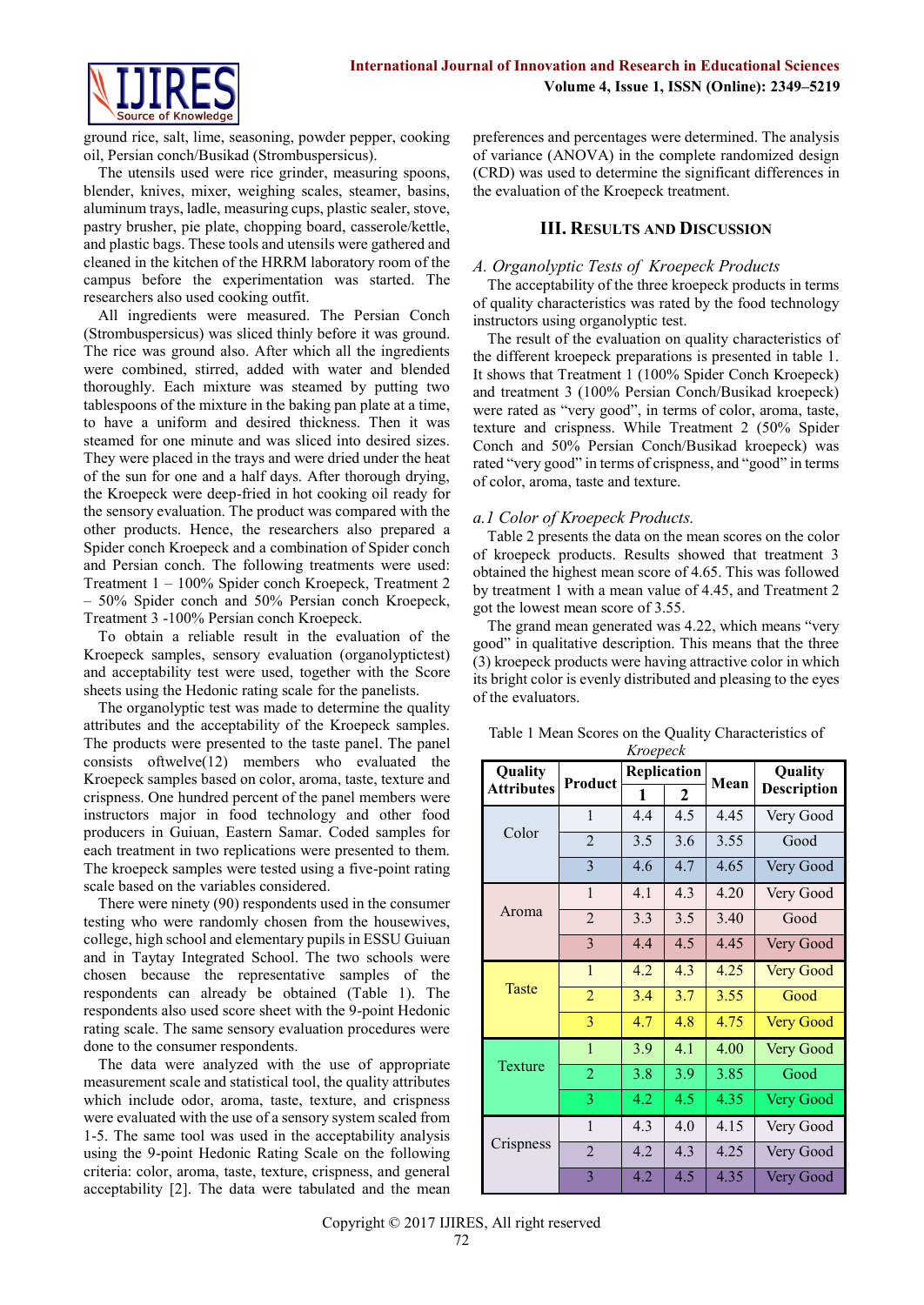

# **International Journal of Innovation and Research in Educational Sciences Volume 4, Issue 1, ISSN (Online): 2349–5219**

Table 2 Mean Scores on Color of Kroepeck

| <b>Treatment</b>   | Replication |                | <b>Treatment</b><br><b>Total</b> |                   | <b>Treatment</b><br>Mean |
|--------------------|-------------|----------------|----------------------------------|-------------------|--------------------------|
|                    |             | $\mathfrak{D}$ |                                  |                   |                          |
|                    | 4.4         | 4.5            | 8.9                              | 4.45 <sup>b</sup> |                          |
|                    | 3.5         | 3.6            | 7.1                              | $3.55^{\circ}$    |                          |
| 3                  | 4.6         | 4.7            | 9.3                              | 4.65 <sup>a</sup> |                          |
| <b>Grand Total</b> | 12.5        | 12.8           | 25.3                             |                   |                          |
| <b>Grand Mean</b>  |             |                |                                  | 4.22              |                          |

*\*Treatment values with common letters means not significant at 0.05 LSD*

|  |  |  |  |  | Table 3 Mean Scores for Aroma of Kroepeck |  |
|--|--|--|--|--|-------------------------------------------|--|
|--|--|--|--|--|-------------------------------------------|--|

|                    | Replication |              | <b>Treatment</b> | <b>Treatment</b>  |  |
|--------------------|-------------|--------------|------------------|-------------------|--|
| <b>Treatment</b>   |             | $\mathbf{2}$ | <b>Total</b>     | Mean*             |  |
|                    | 4.1         | 4.3          | 8.4              | 4.20 <sup>b</sup> |  |
|                    | 3.3         | 3.5          | 6.8              | 3.40 <sup>c</sup> |  |
|                    | 4.4         | 4.5          | 8.9              | $4.45^{\rm a}$    |  |
| <b>Grand Total</b> | 11.8        | 12.3         | 24.1             |                   |  |
| <b>Grand Mean</b>  |             |              |                  | 4.02              |  |

*\*Mean values followed by common letters are not significantly different with each other at LSD. 05 level of significance*

Table 4 Mean Score for Taste of *kroepeck* Products

|                    | <b>Replication</b> |      | <b>Treatment</b> | <b>Treatment</b>  |  |
|--------------------|--------------------|------|------------------|-------------------|--|
| <b>Treatment</b>   |                    |      | <b>Total</b>     | Mean*             |  |
|                    | 4.2                | 4.3  | 8.5              | $4.25^{b}$        |  |
|                    | 3.4                | 3.7  | 7.1              | $3.55^{\circ}$    |  |
|                    | 4.7                | 4.8  | 9.5              | 4.75 <sup>a</sup> |  |
| <b>Grand Total</b> | 12.3               | 12.8 | 25.1             |                   |  |
| <b>Grand Mean</b>  |                    |      |                  | 4.18              |  |

*\*Mean values followed by common letters are not significantly different with each other at LSD. 05 level of significance*

# *a.2 Aroma of the Kroepeck Product*

The data on the mean scores on the aroma of kroepeck products as rated by food technology instructors and other experts is presented in table 3.

The result showed that treatment 3 got the highest mean score of 4.45. This was followed by treatment 1 with a mean score of 4.20, and the lowest mean score of 3.40 was obtained by treatment 2. The grand mean generated was 4.02, which means "very good" in the qualitative description. This means that the three kroepeck products were pleased to smell by the evaluators. This implies that it has the kroepeck fragrant.

# *a.3 Taste of Kroepeck Products*

Table 4 presents the data on the taste of kroepeck products as rated by the food technology instructors and other food producers.

It reflects that Treatment 3 obtained the highest mean score of 4.75. This was followed by treatment 1 with mean score of 4.25 and treatment 2 obtained the lowest mean score of 3.55

# *a.4 Texture of Kroepeck Products*

Texture of Kroepeck is presented in Table 5.

|                    | Replication |                |                                  |                           |
|--------------------|-------------|----------------|----------------------------------|---------------------------|
| <b>Treatment</b>   |             | $\mathfrak{D}$ | <b>Treatment</b><br><b>Total</b> | <b>Treatment</b><br>Mean* |
|                    | 3.9         | 4.1            | 8.0                              | 4.00 <sup>b</sup>         |
|                    | 3.8         | 3.9            | 7.7                              | 3.85 <sup>c</sup>         |
|                    | 4.2         | 4.5            | 8.9                              | 4.45 <sup>a</sup>         |
| <b>Grand Total</b> | 11.9        | 12.5           | 24.6                             |                           |
| <b>Grand Mean</b>  |             |                |                                  | 4.07                      |

| Table 5 Mean Scores for Texture of Kroepeck |  |  |
|---------------------------------------------|--|--|
|---------------------------------------------|--|--|

It showed that treatment 3 obtained the highest mean score of 4.45 and treatment 2 got the lowest mean score of 3.85. The grand mean computed was 4.07 which was described as "very good" by the respondents.

This means that the three *Kroepeck* products had a smooth feel on the tongue with fairly fine, without stickiness' and grains texture.

# *a.5 Crispness of Kroepeck*

The crispness of *kroepeck* products as rated by food technology instructors is presented in table 6.

Result revealed that treatment 3 got the highest mean score of 4.35. This was followed by treatment 2 with a mean value of 4.25. The lowest mean score of 4.15 was obtained by Treatment 1.The grand mean value computed was 4.25 which means "very good" in the qualitative description.

| <b>Treatment</b>   | Replication |              | <b>Treatment</b> | <b>Treatment</b>  |  |
|--------------------|-------------|--------------|------------------|-------------------|--|
|                    |             | $\mathbf{2}$ | <b>Total</b>     | Mean*             |  |
|                    | 4.3         | 4.0          | 8.3              | 4.15 <sup>b</sup> |  |
| $\overline{2}$     | 4.2         | 4.3          | 8.5              | 4.25 <sup>c</sup> |  |
| 3                  | 4.2         | 4.5          | 8.7              | 4.35 <sup>a</sup> |  |
| <b>Grand Total</b> | 12.7        | 12.8         | 25.5             |                   |  |
| <b>Grand Mean</b>  |             |              |                  | 4.25              |  |

Table 6 Mean Score for Crispness of Kroepeck

*\*Mean values followed by common letters are not significantly different with each other at LSD. 05 level of significance.*

Result showed that the Kroepeck products were having a crispy bite, firm and brittle.

*<sup>\*</sup>Mean values followed by common letters are not significantly different with each other at LSD 0.05 level of significance*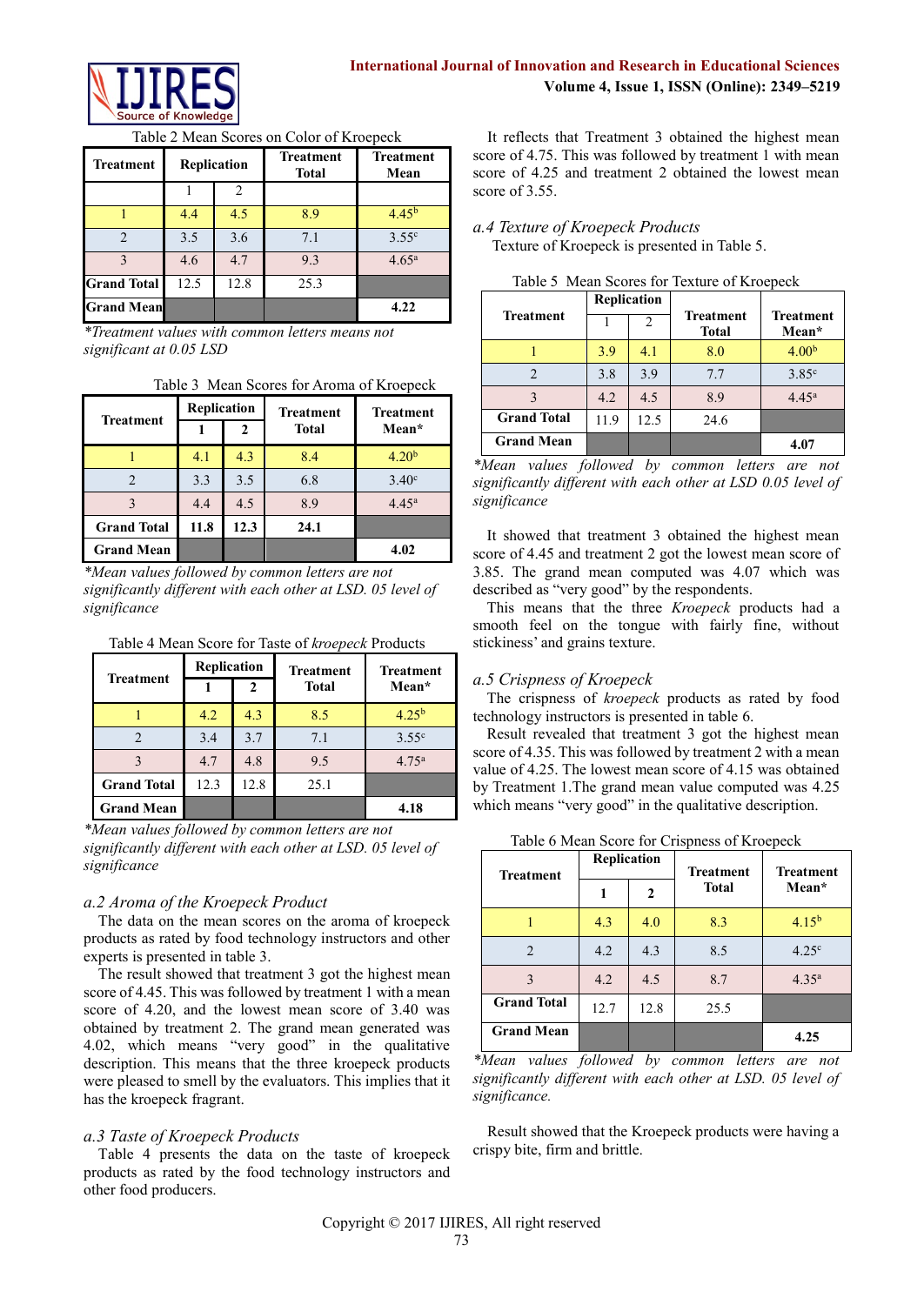

# *B. Differences in the Quality Characteristics of Kroepeck*

The study also looked into determining the differences of the three kroepeck products in terms of color, aroma, taste, texture and crispness. The analysis of variance was used to analyze the data.

# *b.1 Color of Kroepeck*

The analysis of variance on color of kroepeck is presented in Table 7.

Result indicated that there was a significant difference on the color of the three kroepeck products. The computed F value was 97.86, which was greater than the tabular F value at 1% level. Hence, the null hypothesis which stated that there is no significant difference on the quality characteristics of the three kroepeck products in terms of color is rejected.

This finding indicated that the three Kroepeck products differ significantly in their color.

Since there was a significant difference among the different treatments, the Least Significant Difference (LSD) test was computed to determine which treatment means differ with each other. Results showed that treatment 3 differ significantly with treatments 1 and 2 while treatment 1 differs significantly with treatment 2.

This finding implied that although all kroepeck products have very good color, treatment 3 has a superior color quality over treatment 1 and 2, while treatment 1 was having a better color with that of treatment 2.

# *b.2 Aroma of Kroepeck*

The analysis of variance on aroma of kroepeck is presented in table 8.

It can be reflected in this table that there was a significant difference on the aroma of the three kroepeck products. The computed F value of 60.50 exceeded the tabular F value at.01 level of significance. Hence, the null hypothesis which stated that there is no significant difference on the quality characteristics of the different kroepeck products in terms of aroma is rejected.

This means that the aroma of Kroepeck products differ significantly with each other. Further test (LSD test) showed that treatment 3 differ significantly with treatment 1 and 2, while treatment 1 differ significantly with treatment 2. This indicated that although all the three kroepeck products have very good aroma as rated by the respondents, it was treatment 3 which had a superior quality in terms of aroma over treatment 1 and 2, and treatment 1 was better in aroma than treatment 2.

# *b.3 Taste of Kroepeck*

The analysis of variance on taste of *kroepeck* is presented in Table 9.

As reflected in table 9, the result of the analysis showed that there was a significant difference among the different treatments. The computed F value of 36.50 was greater than the tabular F value of 30.82 set at .05 level ofsignificance. So the null hypothesis which stated that there is no significant difference on the quality characteristics of *Kroepeck* products in terms of taste is rejected.

Results showed that the kroepeck products differ significantly in their taste. Further test (LSD test) showed that treatment 3 differ significantly with treatment 1 and 2, while treatment 1 differ significantly with treatment 2.

Table 8 Analysis of Variance on Aroma of Kroepeck

|              | <b>Source of Degrees of Sum of</b><br><b>Variation</b> Freedom |      | <b>Mean</b><br><b>Squares Squares</b> | F<br><b>Value</b> |    | <b>Tabular</b><br><b>Value</b> |
|--------------|----------------------------------------------------------------|------|---------------------------------------|-------------------|----|--------------------------------|
|              |                                                                |      |                                       |                   | 5% | $1\%$                          |
| Treatment    | 2                                                              | 1.21 | 0.605                                 | $60.50**$         |    | 9.55 30.82                     |
| Error        | 3                                                              | 0.04 | 0.01                                  |                   |    |                                |
| <b>Total</b> | 5                                                              | 1.25 |                                       |                   |    |                                |

*\*\*highly significant*

|  | Table 9 Analysis of Variance on Taste of Kroepeck |
|--|---------------------------------------------------|
|  |                                                   |

| <b>Variation</b> | <b>Source of Degrees of Sum of</b><br>Freedom |      | Mean<br><b>Squares Squares</b> | F<br><b>Value</b> |    | <b>Tabular</b><br><b>Value</b> |
|------------------|-----------------------------------------------|------|--------------------------------|-------------------|----|--------------------------------|
|                  |                                               |      |                                |                   | 5% | 1%                             |
| Treatme<br>nt    | 2                                             | 1.46 | 0.73                           | $36.50**$         |    | 9.55 30.82                     |
| Error            | 3                                             | 0.05 | 0.02                           |                   |    |                                |
| Total            | 5                                             | 1.51 |                                |                   |    |                                |

*\*\*highly significant* 

|  |  | Table 10 Analysis of Variance on Texture of Kroepeck |
|--|--|------------------------------------------------------|
|  |  |                                                      |

|           | <b>Source of Degrees of Sum of</b><br><b>Variation</b> Freedom |      | <b>Mean</b><br><b>Squares Squares</b> | F<br><b>Value</b>  |    | <b>Tabular</b><br><b>Value</b> |
|-----------|----------------------------------------------------------------|------|---------------------------------------|--------------------|----|--------------------------------|
|           |                                                                |      |                                       |                    | 5% | $1\%$                          |
| Treatment | $\mathfrak{D}_{\mathfrak{p}}$                                  | 0.26 | 0.13                                  | 0.65 <sup>NS</sup> |    | 9.55 30.82                     |
| Error     | 3                                                              | 0.07 | 0.02                                  |                    |    |                                |
| Total     |                                                                | 0.33 |                                       |                    |    |                                |

*NS=not significant*

|           | <b>Source of Degrees of</b><br><b>Variation</b> Freedom | Sum of<br><b>Squares Squares</b> | <b>Mean</b> | F<br><b>Value</b>  |    | <b>Tabular</b><br><b>Value</b> |
|-----------|---------------------------------------------------------|----------------------------------|-------------|--------------------|----|--------------------------------|
|           |                                                         |                                  |             |                    | 5% | 1%                             |
| Treatment | 2                                                       | 0.04                             | 0.02        | 0.67 <sup>NS</sup> |    | 9.55 30.82                     |
| Error     | 3                                                       | 0.09                             | 0.03        |                    |    |                                |
| Total     |                                                         | 0.13                             |             |                    |    |                                |

*NS=not significant*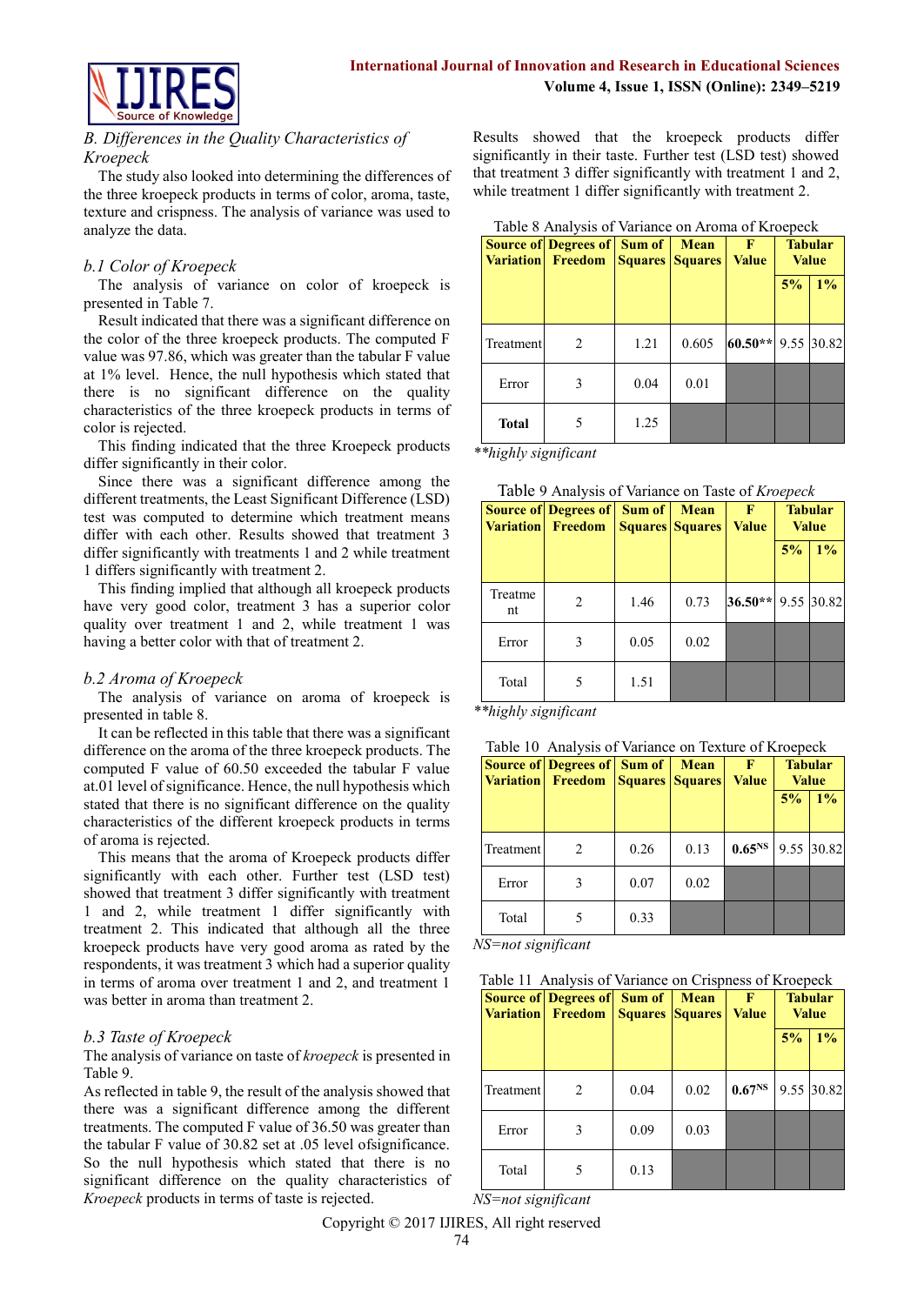# **International Journal of Innovation and Research in Educational Sciences Volume 4, Issue 1, ISSN (Online): 2349–5219**



#### *b.4 Texture of Kroepeck*

The analysis of variance on texture of kroepeck is presented in table 10.

 It can be seen in table 10 that the result of the analysis showed that there was no significant difference among the different treatments. The computed F value was lesser than the tabular F value of 9.55 set at .05level of significance. Hence, the null hypothesis which stated that there is no significant difference in the quality characteristics in terms of texture among the different treatments is accepted.

The finding indicated that the three *kroepeck* preparations had similar and common quality characteristics in terms of texture. This result implies that the different *kroepeck* products have similar textures.

#### *b.5 Crispness of Kroepeck*

Table 11 shows the result of the analysis on the crispness of the kroepeck product.

Results revealed that there was no significant difference among the different treatments, since the computed F value of 0.67 was lesser than the tabular F value of 9.55 set at .05 level of significance. So the null hypothesis is accepted.

Result indicated that the different kroepeck preparations did not differ significantly with each other in their quality characteristics in term of crispness. This suggests that these Kroepeck products have the same crispness, and conforms to the standard crispness of kroepeck preparation.

# *C. Consumers' Acceptability of the Kroepeck Products*

Table 12 reflects the acceptability preference of the ninety (90) consumers. The responses were based on the Hedonic Rating Scale.

It was manifested that treatment 1 (100% Spider Conch Kroepeck) acceptability, 15 or 16.67 percent of the consumers rated "like extremely", 53 or 58.89 percent rated "like very much", 17 or 18.89 percent rated "like moderately", 4 or 4.44 had rated "like slightly" and 1 or 1.11 percent had rated "neither like or dislike".

In treatment 2 (50% Spider Conch and 50% Persian Conch Kroepeck) acceptability, 3 or 3.33 percent of the consumers had rated "like extremely", 22 or 24.44

percent had rated "like very much", 35 or 38.89 percent had rated "like moderately", 24 or 26.67 percent had rated "like slightly", and 6 or 6.67 had rated "neither like or dislike" the product.

For treatment 3 (100% Persian Conch/Busikad) acceptability, 14 or 15.56 percent of the consumers had rated "like extremely", 54 or 60.00 percent had rated "like very much", 14 or 15.56 percent had rated "like moderately", And 8 or 8.88 percent had rated "like slightly" no one rated other descriptive ratings below this rating scale.

Results revealed that, more consumers preferred treatment 3 which was 100% Persian Conch/*Busikad* Kroepeck, over other treatments since many of them had rated "like very" much on the product.

# Table 12 Consumers' Acceptability Preference Responses on Kroepeck Products

| Product                | <b>Preference Response</b> |                | <b>Frequency Percentage</b> |
|------------------------|----------------------------|----------------|-----------------------------|
|                        | <b>Like Extremely</b>      | 15             | 16.67                       |
|                        | <b>Like Very Much</b>      | 53             | 58.89                       |
|                        | <b>Like Moderately</b>     | 17             | 18.89                       |
| 1                      | Like Slightly              | $\overline{4}$ | 4.44                        |
| (100%                  | Neither Like Nor Dislike   | 1              | 1.11                        |
| <b>Spider</b><br>Conch | <b>Dislike Slightly</b>    | $\overline{0}$ | $\overline{0}$              |
| <b>Kroepeck</b> )      | <b>Dislike Moderately</b>  | $\overline{0}$ | $\overline{0}$              |
|                        | <b>Dislike Very Much</b>   | $\overline{0}$ | $\overline{0}$              |
|                        | <b>Dislike Extremely</b>   | $\overline{0}$ | $\theta$                    |
|                        | <b>Total</b>               | 90             | 100                         |
|                        | Like Extremely             | $\overline{3}$ | 3.33                        |
|                        | Like Very Much             | 22             | 24.44                       |
| 2                      | Like Moderately            | 35             | 38.89                       |
| (50% Spider            | Like Slightly              | 24             | 26.67                       |
| Conch $50%$            | Neither Nor Dislike        | 6              | 6.67                        |
| Persian                | Dislike Slightly           | $\overline{0}$ | $\overline{0}$              |
| Conch                  | Dislike Moderately         | $\theta$       | $\overline{0}$              |
| Kroepeck)              | Dislike Very Much          | $\theta$       | $\theta$                    |
|                        | Dislike Extremely          | $\theta$       | $\theta$                    |
|                        | <b>Total</b>               | 90             | 100                         |
|                        | Like Extremely             | 14             | 15.56                       |
|                        | Like Very Much             | 54             | 60.00                       |
|                        | Like Moderately            | 14             | 15.56                       |
| 3<br>Persian           | Like Slightly              | 8              | 8.89                        |
| Conch                  | Neither Nor Dislike        | $\overline{0}$ | $\theta$                    |
| <b>Busikad</b>         | Dislike Slightly           | $\overline{0}$ | $\overline{0}$              |
| <b>Kroepeck</b>        | Dislike Moderately         | $\theta$       | $\overline{0}$              |
|                        | Dislike Very Much          | $\theta$       | $\overline{0}$              |
|                        | Dislike Extremely          | $\theta$       | $\theta$                    |
|                        | <b>Total</b>               | 90             | 100                         |

# *D. Mean Scores Acceptability of Consumers*

The data on mean scores acceptability of Kroepeck products by the ninety (90) consumer respondents is presented in table 13.

 It shows that treatment 3 got the highest mean score of 7.51, this was followed by Treatment 1, which obtained a mean score of 7.18, and Treatment 2 got the

lowest mean score of 6.90. This means that many of the consumers preferred treatment 3 than other treatments.

The analysis of variance on the acceptability test of the Kroepeck products as rated by consumers is reflected in table 14.

Table 13. Mean Scores of Acceptability of Kroepeck

| <b>Treatment</b> | Replication<br>2 |       | <b>Treatment</b><br><b>Total</b> | <b>Treatment</b><br>Mean* |
|------------------|------------------|-------|----------------------------------|---------------------------|
|                  | 6.50             | 7.86  | 14.36                            | 7.18 <sup>a</sup>         |
| $\mathfrak{D}$   | 6.89             | 6.91  | 13.80                            | 6.90 <sup>a</sup>         |
| 3                | 7.80             | 7.22  | 15.02                            | 7.51 <sup>a</sup>         |
| Grand Total      | 21.19            | 21.99 | 43.18                            |                           |
| Grand Mean       |                  |       |                                  | 7.20                      |

*\*Mean values followed by common letters are not significantly different with each other at LSD .05 level of significance*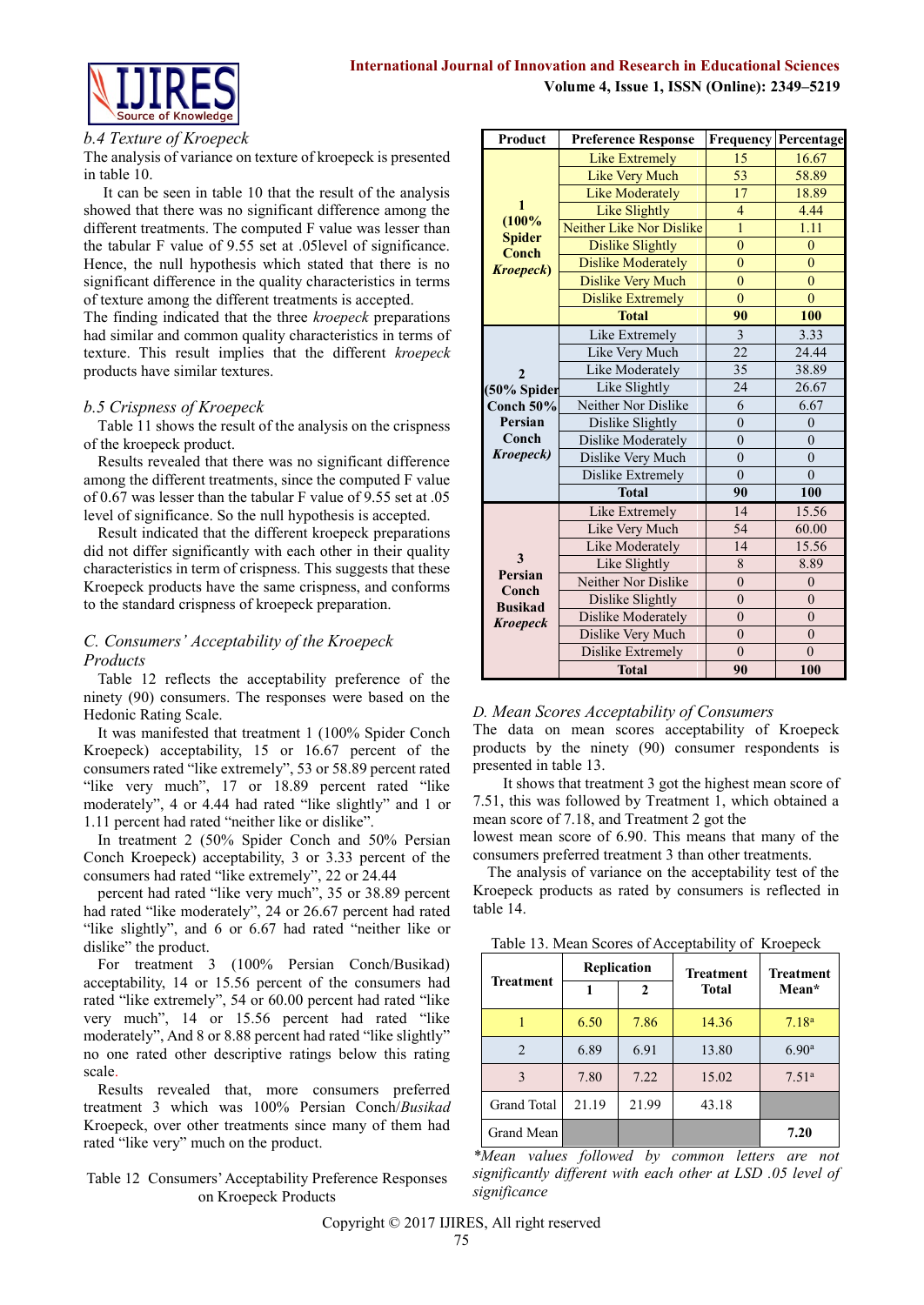

# **International Journal of Innovation and Research in Educational Sciences Volume 4, Issue 1, ISSN (Online): 2349–5219**

| Variation     | Source of Degrees of<br>Freedom | Sum of<br><b>Squares</b> | Mean<br><b>Squares</b> | F<br>Value         |       | <b>Tabular</b><br><b>Value</b> |
|---------------|---------------------------------|--------------------------|------------------------|--------------------|-------|--------------------------------|
|               |                                 |                          |                        |                    | $5\%$ | $1\%$                          |
| Treatme<br>nt |                                 | 0.375                    | 0.19                   | 0.528<br><b>NS</b> |       | 9.55 30.82                     |
|               |                                 |                          |                        |                    |       |                                |
| Error         |                                 | 1.095                    | 0.36                   |                    |       |                                |
| Total         |                                 | 147                      |                        |                    |       |                                |

|  |  | Table 14 Analysis of Variance on Crispness of Kroepeck |
|--|--|--------------------------------------------------------|
|  |  |                                                        |

*NS=not significant*

It can be gleaned from this table that there is no significant difference among the different treatments. This claim is based on the fact that the computed F value of 0.528 is lesser than the tabular F value of 9.55 set at .05 level of significance. This means that the different treatments did not differ significantly in its acceptability by the consumers. Hence, the null hypothesis, which stated that there is no significant difference on the acceptability of the different treatments in terms of consumers' preference is accepted.

The findings connote that the Kroepeck products did not differ in their acceptability by the consumers.

#### *E. Yield Study*

The average cooking yield of Persian Conch Kroepeck for a single recipe was four packs, each contains 50 grams that can be sold at Php30.00 per pack. The cost of materials in the preparation of the Persian Conch Kroepeck was computed based on the current wholesome prices at the time of the study.

# *F. Cost-Profit Analysis*

The net profit of each product was obtained based on the presented computation.

#### *Product 1*

| Sales based from the Current Market Price of               |  |
|------------------------------------------------------------|--|
| Php30.00 for othersimilar product                          |  |
| [Php 30.00 x 4 (maximum yield)] $\ldots \ldots$ Php 120.00 |  |

Less: Direct Cost of Main ingredients

| (Spider Conch) $\dots \dots \dots \dots$ . Php 88.20 |  |
|------------------------------------------------------|--|
|                                                      |  |
| Less: Labor cost, Selling & Packaging expenses at an |  |
|                                                      |  |
|                                                      |  |

# *Product 2*

| Sales based from the Current Market Price of       |  |
|----------------------------------------------------|--|
| Php 5.00 for other similar product                 |  |
| [Php 30.00 x 4 (maximum yield)] $\dots$ Php 120.00 |  |
| Less: Direct Cost of Main ingredients (50% Spider  |  |
| Conch & 50% Persian Conch Php 70.70                |  |
|                                                    |  |
| Less: Labor cost, Selling & Packaging expenses     |  |
| at an estimated $30\%$ Php 21.00                   |  |
|                                                    |  |

#### *Product 3*

Sales based from the Current Market Price of Php 30.00 for other similar product [Php 30.00 x 4 (maximum yield)] . .. . . **Php 120.00**

| Less: Direct Cost of Main ingredients          |  |
|------------------------------------------------|--|
| $(100\%$ Persian Conch) Php 53.20              |  |
|                                                |  |
| Less: Labor cost, Selling & Packaging expenses |  |
|                                                |  |
|                                                |  |

The cost and profit obtained for each product were valued to determine which obtained the highest net profit based on the cost of production.

Table 15 reflects the rank of profit cost of the different kroepeck preparations. It shows that Product 3 (Persian Conch) got the highest profit of Php 50.84. The second in rank was obtained by Product 2 (50% Persian Conch & 50% Spider Conch) with a profit of Php. 28.30, and Product 1 got the lowest profit of Php. 5.40 only.

This means that the three Kroepeck preparations differ with each other in terms of their profit. It further indicated that the utilization of Persian Conch in kroepeck preparation was less expensive than the mixture of Persian and Spider Conchs and 100% Spider Conch Kroepeck.

# **IV. CONCLUSION**

Based on the findings of the study, the following conclusions are drawn: 1) the three Kroepeck preparations were all described by food technology instructors and other food producers as having "very good" quality in terms of color, aroma, taste, texture and crispness; 2) the three Kroepeck preparations showed a highly significant difference among the different products. 100% Spider Conch, 50% Spider Conch and 50% Persian Conch, and 100% Persian Conch Kroepeck differ significantly in their color. In other words, the findings showed that the color of the Kroepeck made from Persian Conch was generally observed to be "very good" than that of 100% Spider Conch and 50% Persian & Spider Conch Kroepeck. There was a significant difference on the aroma of the three different Kroepeck preparations. It showed that the Persian Conch Kroepeck had the superior aroma than the 100% Spider Conch, 50% Spider Conch and 50% Persian Conch Kroepecks. Taste of the three Kroepeck preparations showed a highly significant difference among the different products. This means that the three Kroepeck preparations differ significantly with each other in their tastes and that the Persian Conch Kroepeck had superior quality in terms of taste than that of Spider Conch Kroepeck. This tastes better than 50% Spider Conch and 50% Persian Conch Kroepeck. The texture of the three different Kroepeck preparations indicated that there was no significant difference among them. As to the crispness of the three Kroepeck preparations there was no significant difference among them having "very good" qualitative description given by the food technology instructors and other food producers. 3) acceptability preference of the 90 respondents was based on the Hedonic Rating scale. Spider Conch Kroepeck was rated 58.89 per cent or 53 by the respondents as "like very much" and 60.00 percent or 54 rated Persian Conch Busikad Kroepeck also described as "very good". They almost have the same number of respondents which

Copyright © 2017 IJIRES, All right reserved